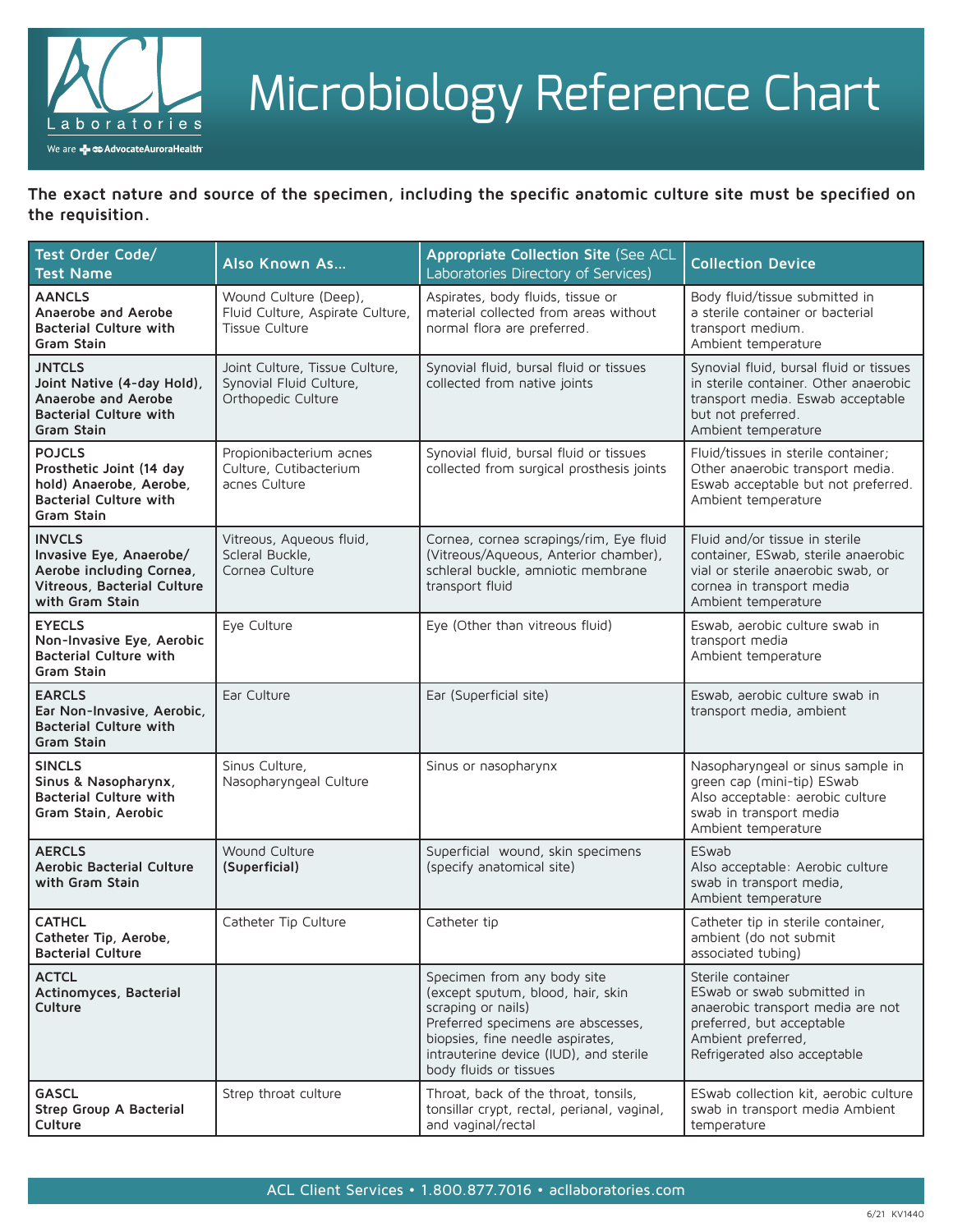## ACL Laboratories

| Test Order Code/<br><b>Test Name</b>                                                                   | <b>Also Known As</b>                                                                                              | Appropriate Collection Site (DOS)                                                                                                                                                                                                                                                                                                                                                                                                                                                                                                                                                                                             | <b>Collection Device</b>                                                                                                                                                                                    |
|--------------------------------------------------------------------------------------------------------|-------------------------------------------------------------------------------------------------------------------|-------------------------------------------------------------------------------------------------------------------------------------------------------------------------------------------------------------------------------------------------------------------------------------------------------------------------------------------------------------------------------------------------------------------------------------------------------------------------------------------------------------------------------------------------------------------------------------------------------------------------------|-------------------------------------------------------------------------------------------------------------------------------------------------------------------------------------------------------------|
| <b>THTCL</b><br>Throat, Bacterial Culture                                                              | Complete throat culture                                                                                           | Throat                                                                                                                                                                                                                                                                                                                                                                                                                                                                                                                                                                                                                        | Aerobic swab in transport media,<br>ESwab<br>Ambient temperature                                                                                                                                            |
| <b>SPTCLS</b><br>Sputum Bacterial Culture<br>with Gram Stain                                           | Sputum Culture, Tracheal<br>Secretions Culture                                                                    | Sputum, tracheal secretions<br>Specimens (Sputum and tracheal) will be<br>rejected if excessive oral contamination is<br>present                                                                                                                                                                                                                                                                                                                                                                                                                                                                                              | Sputum or tracheal secretions<br>in a sterile leak-proof container,<br>refrigerated. ESwab acceptable for<br>tracheal secretions only, at ambient<br>temperature.                                           |
| <b>BROCLS Bronchial,</b><br><b>Bacterial Culture with</b><br>Gram Stain                                | <b>Bronchial Culture</b>                                                                                          | Bronchial lavage (min 5.0 to 10.0 mL),<br>bronchial washings, bronchial brushings                                                                                                                                                                                                                                                                                                                                                                                                                                                                                                                                             | Bronchial lavage/washings in a<br>sterile leak proof container Bronchial<br>brushes should be placed in a<br>sterile screw cap tube with 1 mL<br>of nonbacteriostatic 0.85% sodium<br>chloride Refrigerated |
| <b>BCQCLS</b><br>Bronchial Quantitative,<br><b>Bacterial Culture with</b><br>Gram Stain                | Quantitative Bronchial Culture                                                                                    | Any lower respiratory specimen<br>may be submitted                                                                                                                                                                                                                                                                                                                                                                                                                                                                                                                                                                            | Sterile leak proof container<br>Refrigerated                                                                                                                                                                |
| <b>SAMRCL</b><br>MSSA/MRSA Culture                                                                     | Methicillin sensitive and<br>resistant Staphylococcus<br>aureus Culture/ Pre-surgical<br>MRSA/MSSA culture screen | Nares, Skin or Skin Structures, Rectal                                                                                                                                                                                                                                                                                                                                                                                                                                                                                                                                                                                        | Swab in transport media, ESwab at<br>ambient temperature                                                                                                                                                    |
| <b>MRSACL</b><br>Staphylococcus aureus<br>Methicillin Resistant<br>(MRSA) Screen, Bacterial<br>Culture | <b>MRSA Culture</b>                                                                                               | Nares, Skin or Skin Structures,<br>Urine, Fluid                                                                                                                                                                                                                                                                                                                                                                                                                                                                                                                                                                               | ESwab from anterior nares, skin,<br>ambient Urine in sterile leak-proof<br>container or boric acid preservative,<br>refrigerated.<br>Fluid in sterile leak-proof container,<br>refrigerated                 |
| <b>GBSCL Strep. Group B</b><br>Culture                                                                 | Strep Screen Vaginal/Rectal<br>Group B only, GBS                                                                  | Vaginal and/or rectal swab. Collecting both<br>a vaginal and rectal swab (or a combined<br>anogenital swab) results in increased<br>detection of Group B Strep colonization<br>A question will be asked during the<br>ordering process whether or not the<br>patient is at high risk for anaphylaxis<br>following penicillin exposure. If the<br>question is answered "Yes", susceptibility<br>testing will be performed if Group B<br>Streptococcus is isolated. If the question<br>is answered "No" or "Unknown",<br>susceptibility testing will not automatically<br>be performed if Group B Streptococcus is<br>isolated. | ESwab collection kit, ambient<br>(Also acceptable: Aerobic culture<br>swab in transport media), ambient                                                                                                     |
| <b>GBPCRS</b><br>Streptococcus Group B PCR<br>with Susceptibility Reflex<br>if Penicillin Allergic     | Group B Strep by PCR                                                                                              | Vaginal and/or rectal swab. Collecting both<br>a vaginal and rectal swab (or a combined<br>anogenital swab) results in increased<br>detection of Group B Strep colonization<br>A question will be asked during the<br>ordering process whether or not the<br>patient is at high risk for anaphylaxis<br>following penicillin exposure. If the<br>question is answered "Yes", susceptibility<br>testing will be performed if Group B<br>Streptococcus is isolated. If the question<br>is answered "No" or "Unknown",<br>susceptibility testing will not automatically<br>be performed if Group B Streptococcus is<br>isolated. | ESwab collection kit.<br>ambient                                                                                                                                                                            |
| <b>GENCLS</b><br><b>Genital Bacterial Culture</b><br>with Gram Stain                                   | Vaginal/Endocervical Culture,<br>Reproductive Culture,<br>Urethral/Penile Culture                                 | Vaginal/Endocervical swab, urethral or<br>penile swab, semen in a sterile cup                                                                                                                                                                                                                                                                                                                                                                                                                                                                                                                                                 | ESwab, aerobic swab in transport<br>media, ambient                                                                                                                                                          |

## ACL Client Services • 1.800.877.7016 • acllaboratories.com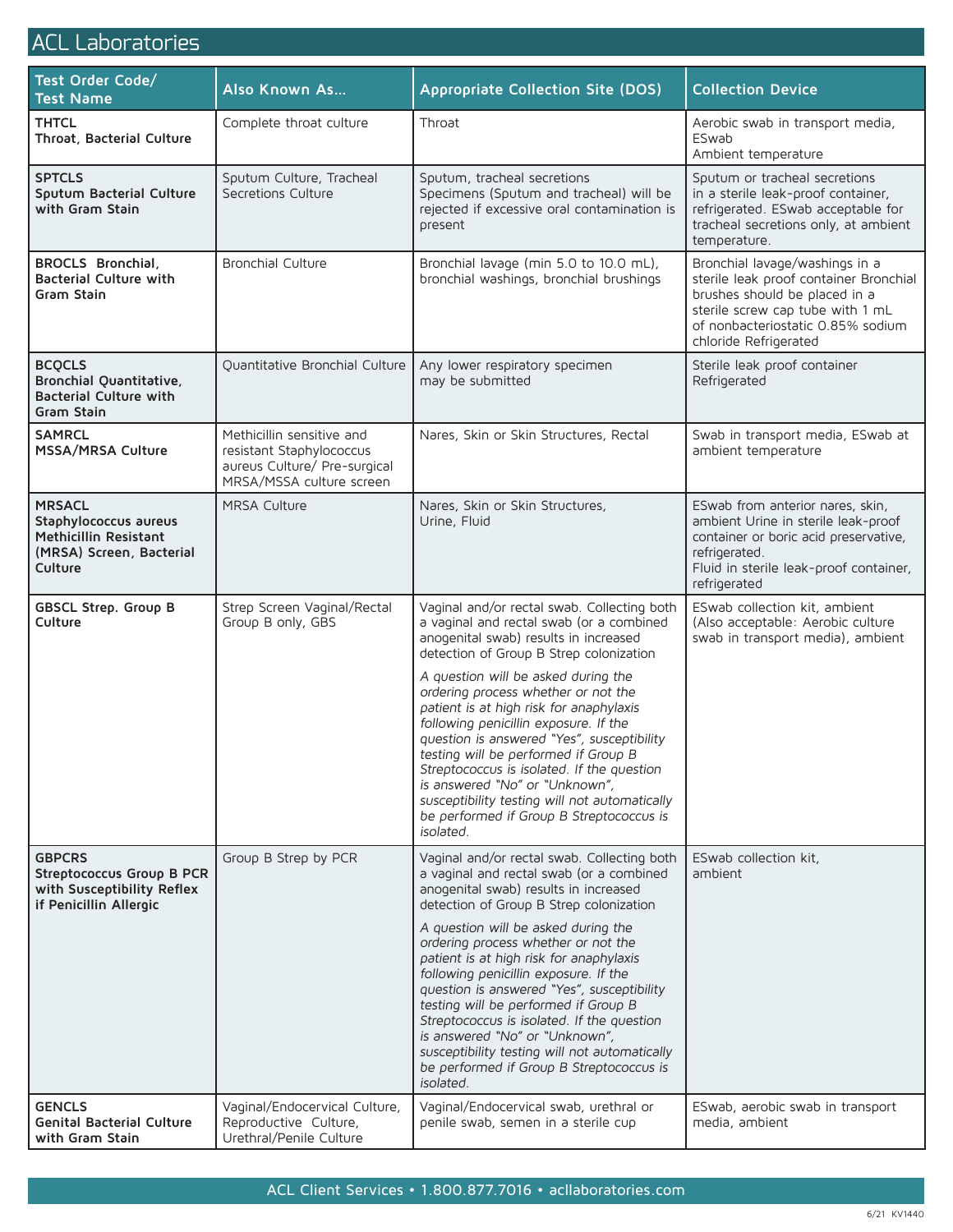## ACL Laboratories

| Test Order Code/<br><b>Test Name</b>                            | <b>Also Known As</b>                                                                                                                                                                        | <b>Appropriate Collection Site (DOS)</b>                                                                                                                                                                                                                                                                          | <b>Collection Device</b>                                                                                                                                                                                                                                                                                              |
|-----------------------------------------------------------------|---------------------------------------------------------------------------------------------------------------------------------------------------------------------------------------------|-------------------------------------------------------------------------------------------------------------------------------------------------------------------------------------------------------------------------------------------------------------------------------------------------------------------|-----------------------------------------------------------------------------------------------------------------------------------------------------------------------------------------------------------------------------------------------------------------------------------------------------------------------|
| <b>OVAP</b><br>Ova and Parasite with<br>Microscopic Exam        | O and P, Ova and Parasite<br>with Foreign Travel History                                                                                                                                    | Stool (Do not submit diaper or swab).<br>Respiratory sources, Body fluids<br>(Duodenal aspirates, urine, CSF), liver<br>abscesses/aspirates, hydatid cyst fluid.<br>Three specimens collected over a 10<br>day period are optimum for organism<br>recovery.                                                       | Stool preserved in SAF Para-Pak<br>or in both 10% formalin+ PVA,<br>both ambient<br>Also acceptable: Stool preserved<br>in ECOFIX                                                                                                                                                                                     |
| <b>STOCL</b><br>Stool, Bacterial Culture                        | Stool Culture<br>Enteric Pathogen Culture<br>Campylobacter<br>Shiga Toxin                                                                                                                   | Stool (Do not submit diaper or swab)                                                                                                                                                                                                                                                                              | Stool in Cary - Blair transport media                                                                                                                                                                                                                                                                                 |
| <b>URC</b><br><b>Urine Culture</b>                              | Urine Culture                                                                                                                                                                               | Midstream clean catch (First morning<br>specimen preferred), straight catheter,<br>catheterized bladder, suprapubic<br>aspirates (collected by syringe only)                                                                                                                                                      | 4.0 mL gray top preservative tube<br>(MUST be filled to the mark on side<br>of the tube) ambient or<br>Sterile container ONLY if low volume<br>(at least 0.5 mL), refrigerated                                                                                                                                        |
| <b>FUNCLS</b><br>Fungal Culture and Smear                       | Yeast Culture, Mold Culture,<br>Fungus Culture, Aerobic<br>Actinomycetes Culture<br>(Nocardia/Streptomyces),<br>Histoplasma, Coccidioides,<br>or Blastomyces Culture,<br>Malassezia Culture | Specimen other than hair, skin<br>scrapings, nail, and blood (Indicate<br>if Blastomyces, Coccidioides, or<br>Histoplasma is suspected.)<br>Source of specimen is required<br>with order<br>Indicate if Blastomyces, Coccidioides,<br>Histoplasma, Nocardia, Actinomycetes,<br>or Malassezia species is suspected | Sterile specimen container. ESwab<br>is acceptable, but not preferred.<br>Transport CSF, tissue and<br>ESwab, ambient.<br>All other specimens: refrigerate                                                                                                                                                            |
| <b>FUNHSN</b><br>Fungal Culture, Hair, Skin,<br>Nail            | Dermatophytes Culture,<br>Ringworm Culture, Hair, Skin,<br>and Nail Fungal Culture                                                                                                          | Hair, skin scrapings, nails ONLY                                                                                                                                                                                                                                                                                  | Clean dry container at ambient<br>temperature for hair, skin scrapings<br>or nails.<br>Skin scrapings from pediatric<br>patients (i.e., less than 2 years<br>of age) collected with ESwab are<br>acceptable.                                                                                                          |
| <b>YSTCL</b><br><b>Yeast Culture</b>                            | Yeast Culture<br>Candida Culture, Oral Yeast<br>Culture, Vaginal Yeast Culture,<br>Urine Yeast Culture                                                                                      | Mouth, throat, urine or vaginal swab                                                                                                                                                                                                                                                                              | Swab submitted in ESwab (also<br>acceptable: aerobic culture swab),<br>ambient<br>Urine in a gray top boric acid<br>preservative tube. Must be filled to<br>the mark on the side of the gray top<br>tube ambient                                                                                                      |
| <b>BLC</b><br>Blood or Bone Marrow,<br><b>Bacterial Culture</b> | <b>Blood Culture</b><br><b>Bone Marrow Culture</b>                                                                                                                                          | <b>Blood</b><br>Bone Marrow                                                                                                                                                                                                                                                                                       | <b>Blood Culture:</b><br>BacT/ALERT blood culture bottles -<br>10 mL blood per bottle. Specimens<br>from pediatric patients (less than<br>12 years of age) are inoculated<br>into a BacT/ALERT PF PLUS bottle.<br>Optimal volume for pediatric bottles<br>is 4mL.<br>Bone marrow:<br>One yellow (SPS) 7.0 mL. Optimal |
| <b>FUNBLC</b><br>Fungal Culture, Blood or<br><b>Bone Marrow</b> | Fungus blood culture, Fungus<br>bone marrow culture                                                                                                                                         | Blood, Bone marrow<br>Note: if both AFBBLC & FUNBLC are<br>ordered together on a bone marrow, this<br>can be a shared specimen of 0.5 mL)                                                                                                                                                                         | bone marrow volume: $> 0.5$ mL,<br>no minimum draw.<br>Blood in yellow (SPS) 7.0 mL tube.<br>Optimal blood volume: > 1 mL.<br>Bone Marrow in yellow (SPS) 7.0<br>mL, Optimal bone marrow volume:<br>$> 0.5$ mL                                                                                                        |